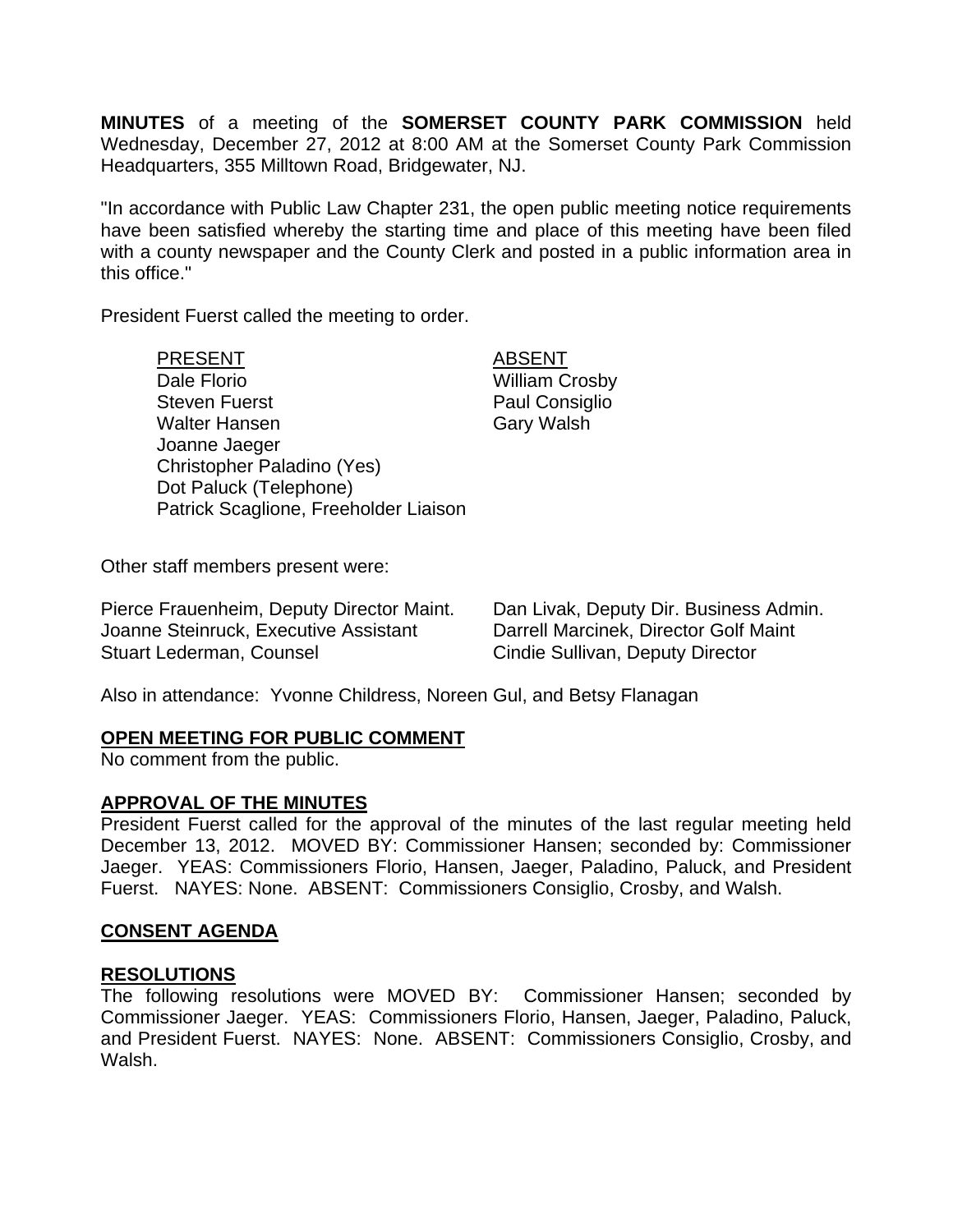# **Resolution R12-091 – Year-End Transfer of Appropriations**

Resolution authorizing transfer of 2012 appropriations.

# **Resolution R12-092 – Cancellation of Appropriations**

Resolution authorizing cancellation of the unexpended balances of 2012 appropriations.

The following resolutions were taken out of the Consent Agenda:

# **Resolution R12-093 – Payment of Claims**

Resolution authorizing payment of bills for \$591,981.73 comprising of check numbers 227074-227139, and 227241. MOVED BY: Commissioner Hansen; seconded by: Commissioner Jaeger. YEAS: Commissioners Hansen, Jaeger, Paladino, Paluck, and President Fuerst. NAYES: None. ABSTAIN: Commissioner Florio. ABSENT: Commissioners Consiglio, Crosby, and Walsh.

# **Resolution R12-094 – Award of Contact for Legal Services**

Resolution awarded a contract as amended to show Purcell, Mulcahy, O'Neill & Hawkins, LLC offered to reduce its monthly retainer to \$2,000.00. The contract goes to Purcell, Mulcahy, O'Neill & Hawkins, LLC and DiFrancesco, Bateman, Coley, Yospin, Kunzman, Davis, and Lehrer, PC for legal services. President Fuerst reported that he and Commissioners Florio and Hansen had an opportunity to interview representatives from the law firm of Purcell, Mulcahy, O'Neill & Hawkins, LLC at which time they agreed to mirror the lowest submission to the RFP. The resolution will be amended to show those changes. Steve thanked Stuart for his representation and especially when he was hired at a time when the Commission was undergoing intense scrutiny. Stuart was a great help when assisting with the revisions on policies and standards. He was able to steer the Commission through very rough times. The entire Commission acknowledged and thanked Stuart for his representation. MOVED BY: Commissioner Florio; seconded by: Commissioner Hansen. YEAS: Commissioners Florio, Hansen, Jaeger, Paladino, Paluck, and President Fuerst. NAYES: None. ABSENT: Commissioners Consiglio, Crosby, and Walsh.

President Fuerst asked that Commissioner Hansen meet with Commissioner Consiglio on the Nominating Committee and be prepared to vote for a President and Vice President at the January 17 Park Commission meeting.

President Fuerst acknowledged Joanne Jaeger and Gary Walsh for their services as a Commissioner. Joanne did a great job working with Leisure Services. Gary did a great job working with the finance and auditing issues. All Commissioners thanked Joanne and Gary for their services.

President Fuerst introduced Betsy Flanagan of Purcell, Mulcahy, O'Neill & Hawkins, LLC and welcomed her. Stuart reported that he will be working with Betsy in the transition.

Ms. Flanagan said she was honored and humbled to be part of a strong Somerset County law firm and representing the Somerset County Park Commission. She reported that